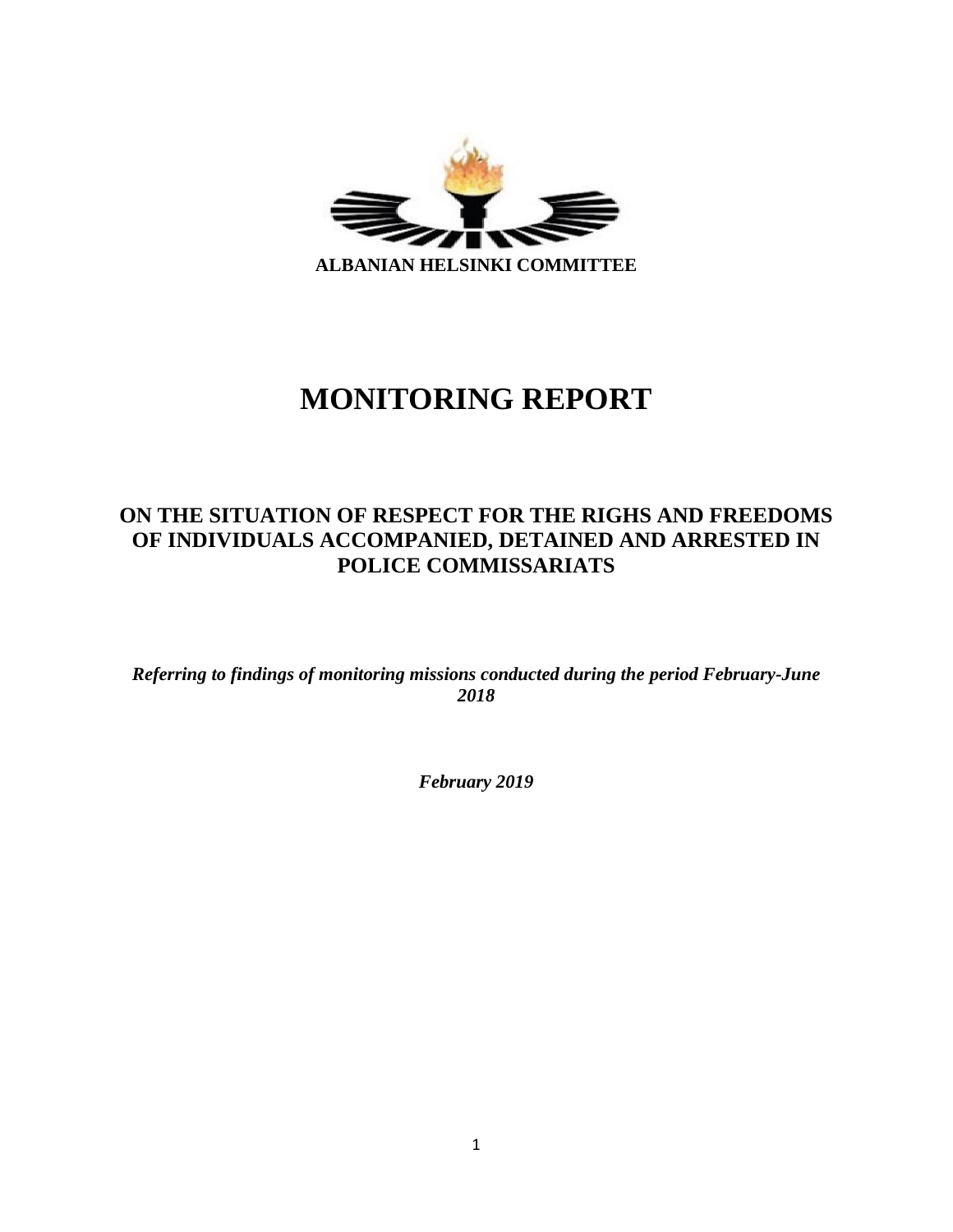**This report was prepared by the Albanian Helsinki Committee, in the context of institutional support by the Foundation for the Promotion of Open Society (FPOS). The contents of this report are the full responsibility of AHC and does not necessarily reflect the position of the Foundation for the Promotion of Open Society.**

**Prepared by:**

- **1. Ms. Borana Nazifi, Project Assistant/Lawyer, AHC**
- **2. Ms. Alketa Vushaj, Paralegal Expert, AHC**

**Reviewed by:**

- **1. Mr. Niazi Jaho, AHC Legal Advisor**
- **2. Adv. Erida Skëndaj, Executive Director of AHC**

**All the rights are reserved for the author. No part of this publication may be reproduced without permission and attribution.**

**Author: ©Albanian Helsinki Committee**

**Str. Brigada e VIII-te, Pallati "Tekno Projekt" Shk 2 Ap 10, Tirana-Albania PO Box 1752 Tel: 04 2233671 Cel: 0694075732 E-mail: [office@ahc.org.al;](mailto:office@ahc.org.al) Web site[:www@ahc.org.al](mailto:www@ahc.org.al)**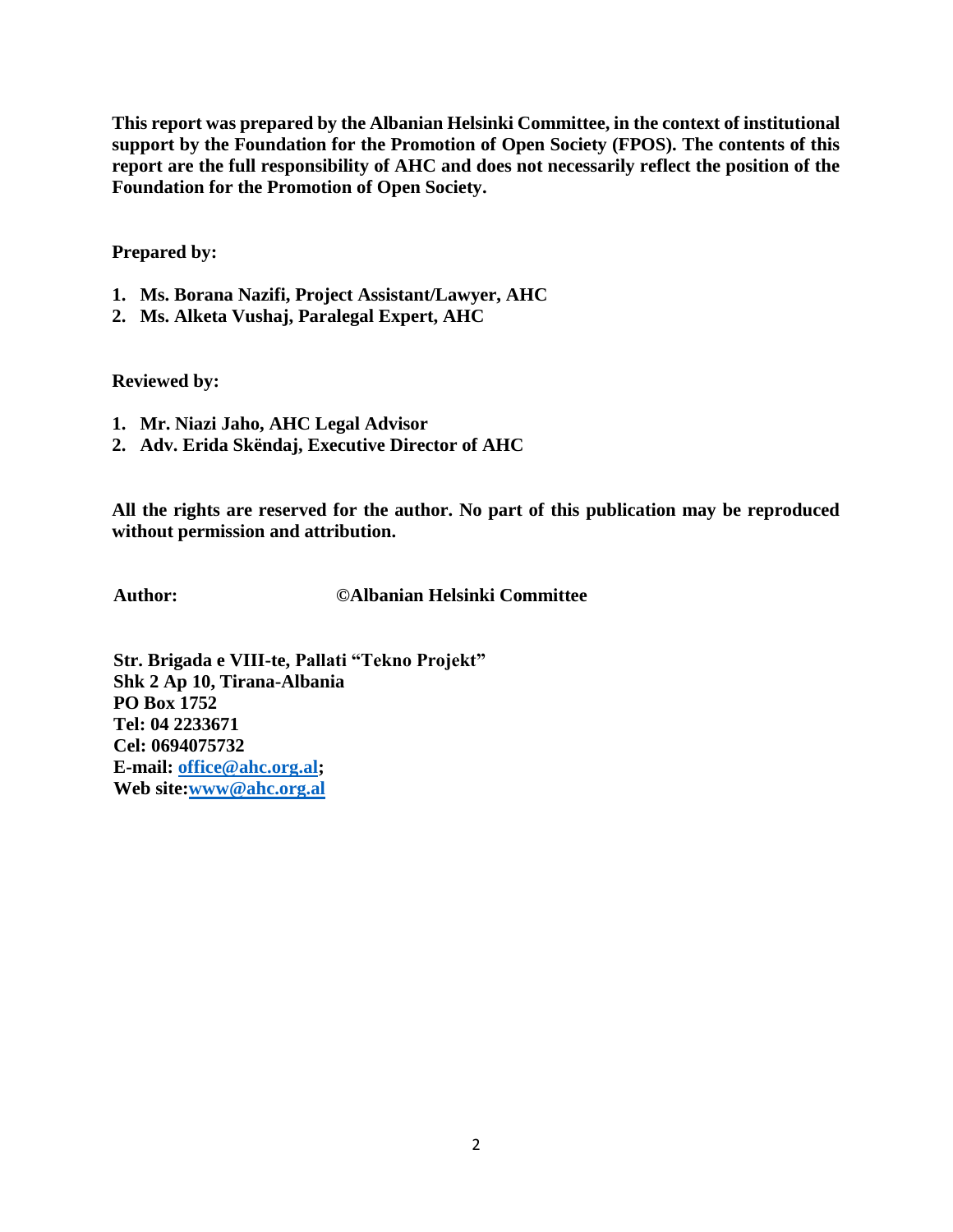#### **1. EXECUTIVE SUMMARY**

Pursuant to its mission, AHC has monitored continuously the respect for the rights and freedoms of accompanied, detained and arrested persons who are kept in State Police premises.

This report is a summary of the most important findings and conclusions of the monitoring missions that AHC has undertaken during the period February – June 2018, in the premises of police directories and commissariats in some of the country's cities, where persons deprived of their liberty are kept. AHC monitoring extended over 28 State Police Commissariats, namely police commissariats no. 1, no. 2, no. 3, no. 4, no. 5, no. 6 in Tirana, the Police Commissariat in Vora, Kavaja, Durrës, Fushë-Krujë, Krujë, Fier, Vlorë, Sarandë, Gjirokastër, Tepelenë, Lezhë, Shkodër, Malësi e Madhe, Elbasan, Përrenjas, Librazhd, Korçë, Ersekë, Pogradec, Berat, Dibër and Kukës.

#### **Prior to publication, a draft of this report was sent for feedback to the General Directory of State Police. The suggestions and comments submitted by this Directory were compared again to the findings of each monitoring report, and in the end, those suggestions deemed as relevant have been reflected in this report.**

The purpose of AHC monitoring was to observe the situation of respect for human rights and freedoms of persons who were accompanied, detained and arrested in flagrance, including infrastructure conditions, respect for the rights and procedural guarantees as envisaged in the Criminal Procedure Code and the Law on State Police, provision of health care services, verification of cases in which there were claims of violence, etc.

**In the course of the monitoring missions, access by AHC observers generally did not pose any problems or delays by responsible personnel in the relevant institutions. Overall, we found that the monitored institutions respected the cooperation agreement between AHC and the General Directory of State Police,** except for the monitoring conducted in the Durrës Police Directory, where observers were not granted immediate access to monitor, claiming that the official hours had concluded.

Based on information obtained during the monitoring missions, it appeared that the nature of the criminal offenses differs from one district to the other. The most widespread offenses in all districts were those against life and health, domestic violence, offenses against wealth, and cultivation and sale of narcotics. **However, there were also cases when individuals are accompanied, detained or arrested also for criminal offenses that pose a lesser social threat, as was the case of some women of the Roma minority, accompanied to Commissariat no. 4 in Tirana for illegal connection of electricity.** AHC contacted the minor children of the two citizens, who were unaccompanied by adults and had traveled on their own, on foot, the long distance between their home to the police commissariat where their mothers were being held.

**None of the persons contacted by AHC during the planned monitoring missions had any complaints from persons in state police institutions, with regard to the use of violence or**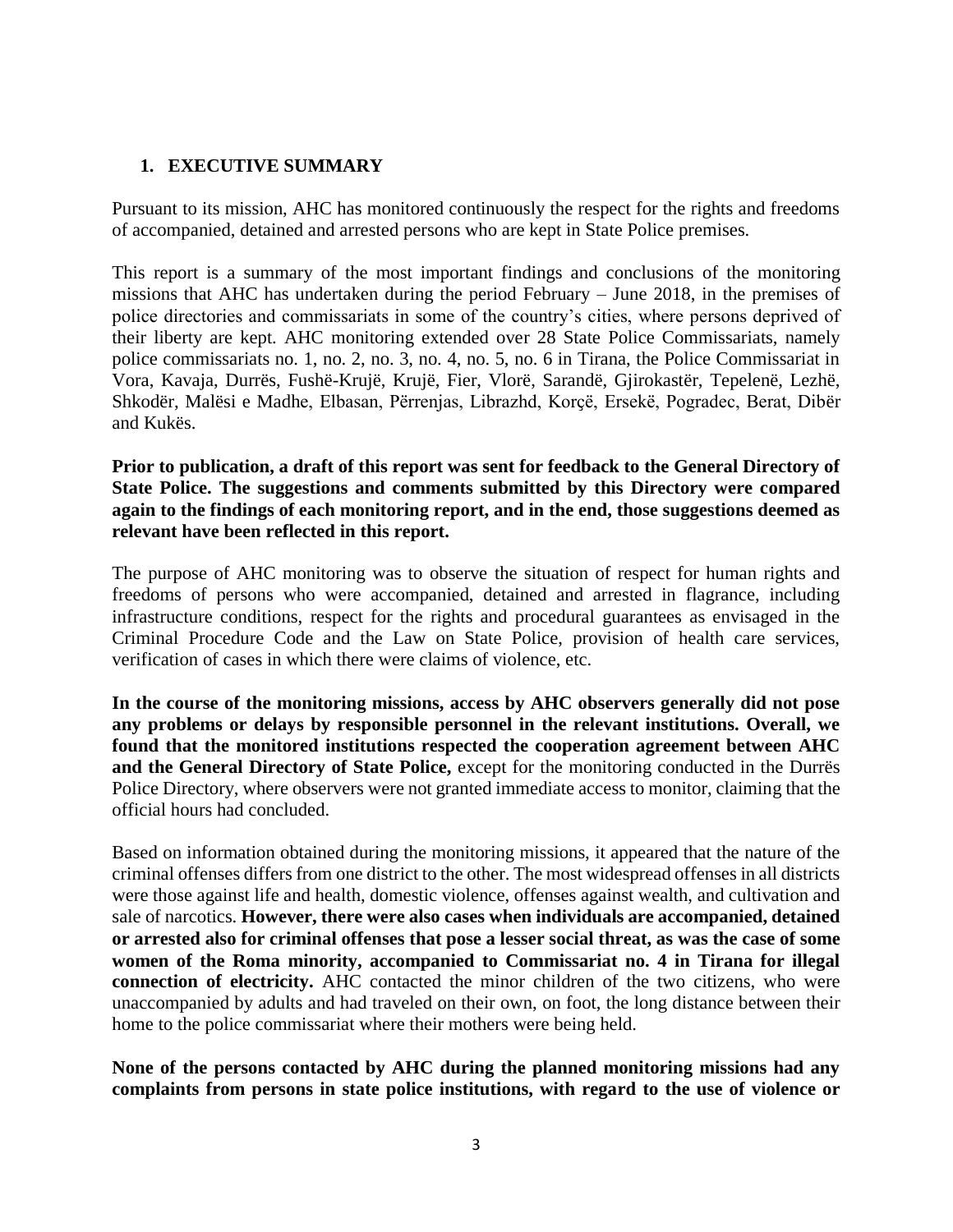**maltreatment by state police officers. However, during the period January – July 2018, AHC received complaints by telephone, letters or during visits to the prison system, by persons who claim that violence was used on them by security forces, during the time of their accompaniment and stay in the police commissariats. Reporting of violence in these cases was done several days or weeks afterwards, while their penal decisions were being executed in the prison system.**

One aspect that makes it difficult to verify these claims is the lack of the necessary infrastructure for the audio-visual recording of their questioning, failure to conduct medical examinations on time, as well as the fact that in some cases, claims exist that the violence was exercised during the time of the transport of these citizens to police custody premises. Such was the case of convict Luan Taipi who claims that he was violated by police forces in the police van while being transported from the site of the arrest to the Durrës Regional Police Directory.

**Based on the correspondence that AHC had with the Internal Control and Complaints Service and the prosecutor's office, regarding complaints that were received about the use of violence, it appears that the prosecution office decided to drop the criminal cases. Also, we have noticed that there is no approach for a full, objective and comprehensive investigation by the prosecution body**, which violates article 3 of the European Convention of Human Rights that requires an effective investigation of these cases. In fact, in some cases when the person claims to have been violated, the prosecution office has registered criminal proceedings for charges of "Opposing the employee carrying out a state duty or public service." Meanwhile, in some cases, the Internal Control and Complaints Service did not admit that it resulted that violence was used on those citizens.

Furthermore, we would like to point here to the complaint by the family members of the late Enea Ftoi, on whom there are claims that he lost his life due to violence exercised by police officers. AHC observers were not granted immediate access to the forensic expertise act on the body of the victim while, referring to media reports, the Korça Prosecution Office dropped the case on the deceased by reaching the conclusion that the police did not exercise violence, but the late citizen suffered from a lung disease. $<sup>1</sup>$ </sup>

**Verifications conducted by AHC observers on the documentation maintained by the personnel of the monitored institutions highlighted that the legal obligation to immediately communicate to the person the reason for the accompaniment, detention or arrest** at the very first moments of contact of the responsible police personnel with the person **is not always fulfilled**. This resulted to be an issue in the verification realized with the Tirana Regional Police Directory as well as commissariat no. 3 regarding the protesters of the nation's road.

**The accompanied, detained and arrested persons are not always equipped with a copy of the rights that they enjoy.** This problem was highlighted in the monitoring conducted at the Tirana Regional Police Directory, at Commissariat no. 3 regarding the protesters for the nation's road, or Commissariat no. 2, where the rights were communicated verbally and they were not given a copy of the statement. It is a positive fact that the notification of family members is done regularly when

 $\overline{\phantom{a}}$ 

<sup>1</sup> <https://balkanweb.com/vdiq-nga-problemet-ne-mushkeri-pushohet-ceshtja-per-enea-ftoin/>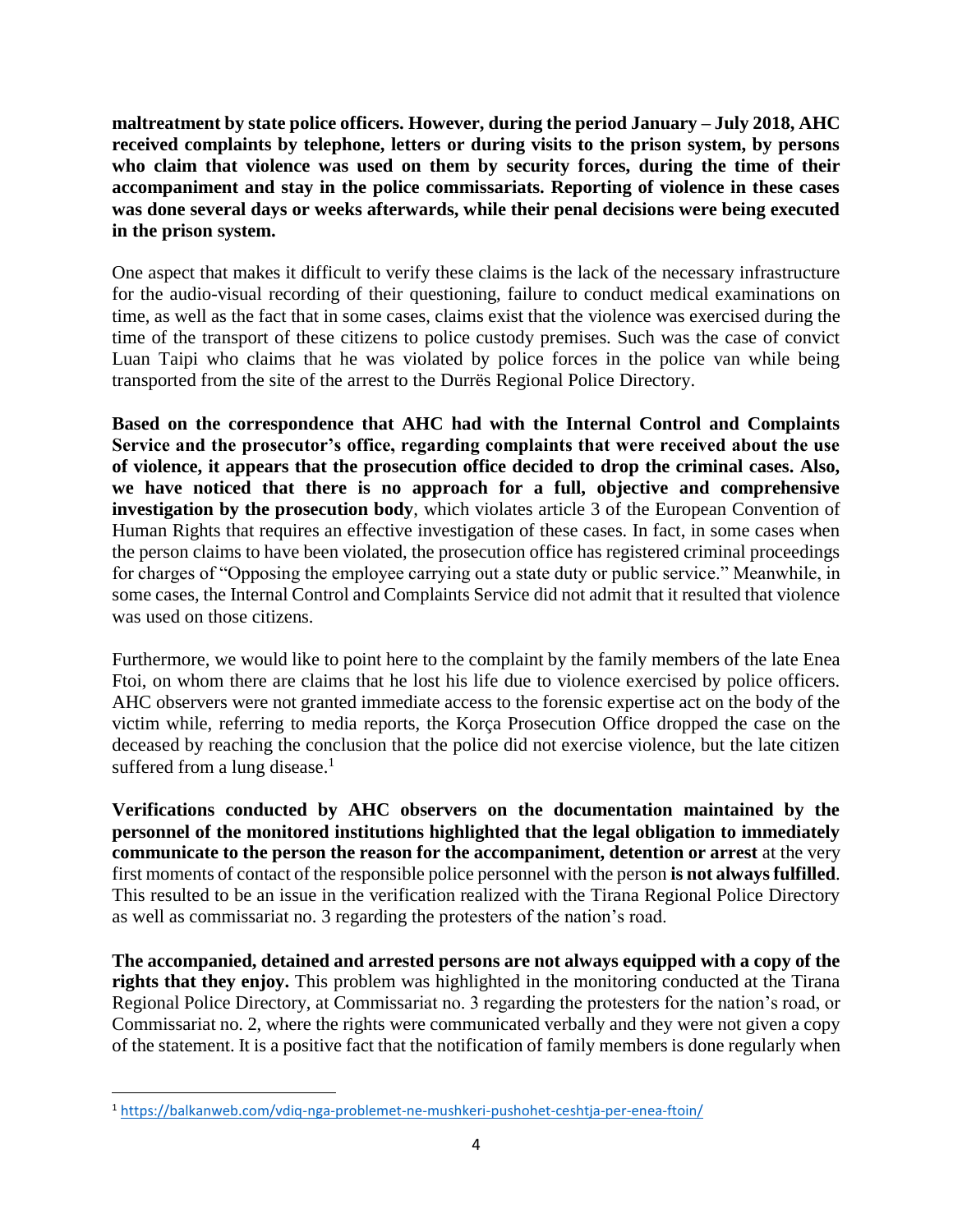adult persons desire and request this, while notification is done on every instance, in accordance with the law, for minors.

**It resulted from the monitoring missions that in general, individuals are guaranteed their right for notification of family members and the right to defense.** The right to defense by a lawyer was applied by a good part of the commissariats, **however, it remains disturbing that in some such (commissariats no. 1 and no. 4 in Tirana as well as the commissariats of Kruja, Fushë-Kruja, Fier, Kavaja, Librazhd and Elbasan), deadlines for flagrant arrests were miscalculated.** The time was calculated based on the moment the individuals entered the commissariat premises and not at the moment of their flagrant arrest. Persons were assigned a lawyer from the list of lawyers when they could not afford a lawyer of their choice. In the police commissariats of Ersekë, Pogradec and Korçë, there was no posted list of lawyers; in fact, we noticed that the personnel of these commissariats lacked clear concepts of the lawyers that could be assigned.

**The phenomenon of the overlapping of the positions of the lawyer and the psychologist appeared problematic, with these functions covered by one single person in local police**  structures. In other words, the employee was a psychologist and had not studied law or vice versa, varying from place to place. This phenomenon violates one of the basic legal guarantees for the provision of psychological services, particularly in the cases of minors, persons with mental disabilities, or victims of serious crimes, with the law envisaging the mediation through a psychologist during communication with them. Also, in some cases, special rooms for holding minors, women and girls were lacking. (This was the case in commissariats no. 2, 4 and 6 in Tirana, as well as those in Tepelenë, Malësi e Madhe, Krujë, Fushë Krujë, Librazhd, Pogradec, Sarandë, Ersekë).

Medical services generally are provided by doctors of the Local Police Directories that are subordinate to the General Directory of Police and Regional Hospitals. We found that some of the staffing patterns of commissariats envisaged a doctor's position and others did not. **AHC observers noticed that there was no doctor at Commissariat no. 2 and 6 in Tirana, in Fushë-Krujë, Krujë, Elbasan, and Librazhd. Also, it resulted that some of the commissariats had envisaged in their staffing patterns only an assistant doctor and not a doctor (such as for instance in Kukës, Dibër, and Përrenjas). Moreover, some commissariats continued to have problems with lack of medicaments or necessary tools/equipment for carrying out medical services.**

**The request-complaint mechanism for accompanied, detained and arrested persons is not a mechanism that guarantees effective treatment of requests and complaints by the responsible personnel of Police Commissariats/Directories as well as supervision by more superior mechanisms within state police as well as monitoring conducted by the People's Advocate and human rights organizations.** Accompanied, detained and arrested persons, in the majority of cases, addressed their requests-complaints verbally to security personnel; these did not ensure that the procedure followed by the commissariat to address and resolve them would be documented. **At Commissariat no. 6 in Tirana and the Pogradec Police Commissariat, we found that there was no register of request-complaints. At the Përrenjas, Elbasan, Librazhd, Fushë-Krujë, Krujë, Dibër, Kukës and Sarandë police commissariats, we found that the**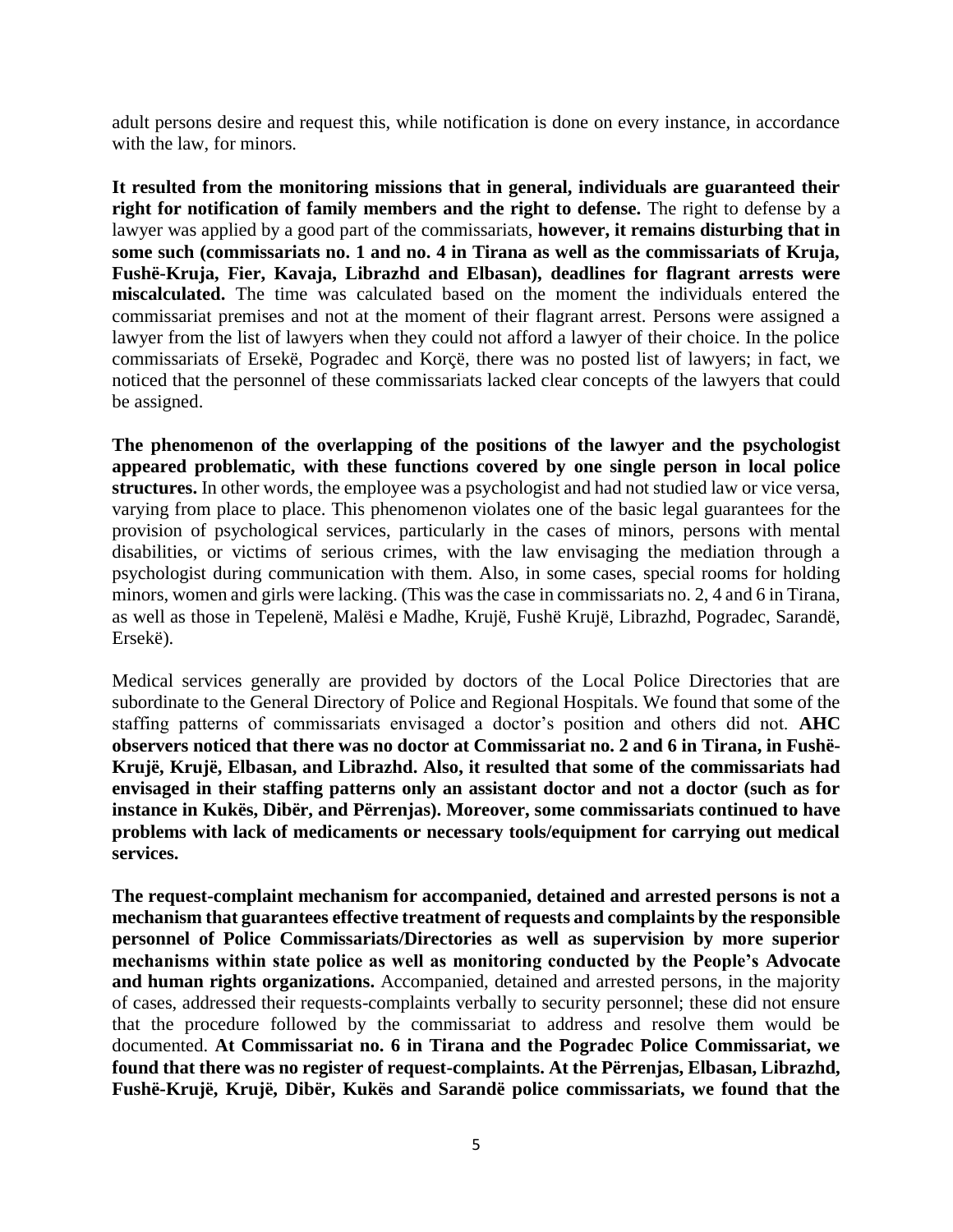**request-complaint register contained no complaints, although the relevant sections existed.**  In this regard, personnel told observers that the potential complaints were logged into the entryexit register. The majority of requests mostly involved requests for meetings with defense lawyers.

**Problems remain with transfers of persons who have been issued remand measures or those convicted to imprisonment to institutions for the execution of penal decisions (IEPD), with delays and beyond legal deadlines.** The average length of stay of this category of citizens in police commissariats varies between relatively long periods, 6-7 days, while part of these commissariats lack even the minimal conditions for the accommodation of these citizens even for a few days.

**In spite of improvements during the last decade in the infrastructure of premises for detention and arrest in state police institutions, still, part of the commissariats and directories that we visited in our opinion contain elements of inhuman and degrading treatment,** in reference also to standards elaborated in the jurisprudence of the Strasbourg Court. AHC observers encountered instances when persons slept on the floor either due to overcrowding, as was found in the case of the protesters of the nation's road, at the Tirana Local Police Directory as well as in commissariat no. 3 in Tirana, or due to the lack of beds, such as for instance in Commissariat no. 1, no. 3, and no. 5 in Tirana and the Shkodra Local Police Directory. Some of the rooms in these institutions are way below standards and should be closed.

**AHC monitoring highlighted lack of hygiene conditions in some of the premises for the accompaniment, detention and arrest of individuals, as well as in showers and toilets** (Police Commissariat in Dibër, Tepelenë, Gjirokastër, Malësi e Madhe, Krujë, Fushë-Krujë, Shkodër and Lezhë). In some cases, conditions in these premises were in miserable conditions due to lack of natural or artificial lighting, lack of air because of humidity, lack of wall maintenance that were not painted or plastered, lack of windows, which placed individuals in almost the same conditions as in outside premises, lack of heating or cooling, etc.

There were also problems with the lack of special airing premises for persons who had been arrested in flagrance or detained. In most commissariats, persons were set free for some minutes to enable airing in the corridor between rooms, putting them out by turns in case of overcrowding.

#### **2. RESPECT FOR THE RIGHTS AND PROCEDURAL GUARANTEES OF ACCOMPANIED, DETAINED AND PERSONS ARRESTED IN FLAGRANCE**

#### **2.1 The right to be informed about the cause of the accompaniment, detention and arrest**

Every individual who is deprived of his/her liberty, for reasons envisaged in the law, has a right to be informed about the reasons for the accompaniment/detention/arrest from the very first moments of deprivation of liberty as prescribed in the law "On state police," article 109, item 3, and article 34/a, item a, of the Criminal Procedure Code.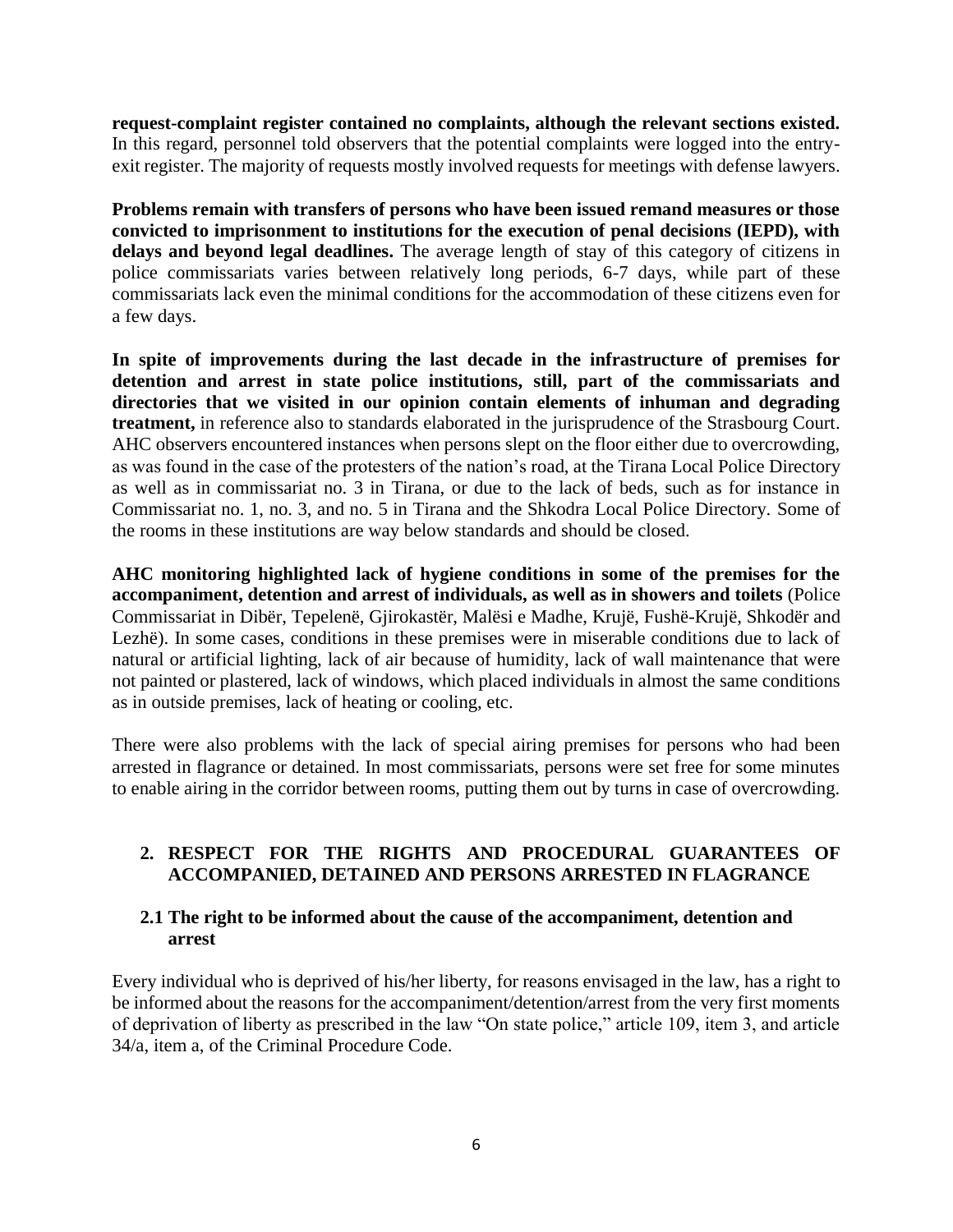In general, based on monitoring, it results that the right to be informed about the cause for the accompaniment, detention and arrest was respected. However, there were cases when state police did not respect this right, as was the case of the accompaniment and detention of some of the protesters at the nation's road. According to them, they were not told the reason for their accompaniment and detention from the very first moments of deprivation of liberty. *Based on correspondence with the General Directory of Police, it is claimed that local structures of the Kukës Local Directory of police fulfilled the right to notify individuals about the cause of their accompaniment after the event that took place at the Kalimash Tunnel, Kukës, during the protest held at the Nation's Road, because they were implementing detention orders issued by the prosecutor's office.*

#### **2.2 The right to be informed about the rights that the person enjoys during accompaniment, detention and arrest**

As envisaged in the law "On state police," article 109, item 3 and article 34/a of the Criminal Procedure Code, citizens have the right to be informed about the rights they enjoy. Detained/arrested persons should be given a copy of the detention/arrest process-verbal of personal control and a copy of the statement of his/her rights.

In some cases, AHC observers noticed that detained and arrested citizens were not communicated their rights at the first moment of deprivation of liberty. This was encountered in Police Commissariat no. 1, 3, 6 in Tirana, Korçë, Vorë, Kavajë and the Police Commissariat in Lezha. *Regarding this finding of AHC, correspondence with the General Directory of State Police claims that all persons who are detained and arrested, from the very first moments, are made aware and communicated their rights at this phase, and are given a copy of the declaration of their rights for them to sign and hold.*

#### **2.3 Respect for the deadlines for accompaniment, detention and arrest in flagrance**

In reference to law no. 108/2014 "On state police," namely article 109, it is said that the deadline for reasons envisaged in the law is no more than 10 hours. Based on verification of log books of accompanied and detained/arrested persons, it appears that these deadlines were respected, except for the police commissariats of Fushë Krujë, Krujë, Vlorë and Kavajë, where we found that there was a surpassing of these deadlines, and in some cases, individuals were kept from 12 to 15 hours in the police commissariat. Besides, in some cases, we found corrections in the hour logs, which may indicate corrections by personnel due to lack of respect for legal deadlines. Furthermore, verification on the protesters of the Nation's Road at the Tirana Police Directory and Commissariat no. 3 in Tirana, it appeared that citizens were kept for over 15 hours as a result of their transfer from Kukës to Tirana. *Regarding these findings, the General Directory of Police, through a communication that issues its opinions and comments on this draft report, states that necessary verifications would be conducted regarding the surpassing of deadlines for accompanied persons.*

With regard to respect for the deadline of detention and arrests, AHC found that in general, these deadlines were respected. However, we found that police forces do not have the right understanding of the situation of flagrance according to article 252 of the Criminal Procedure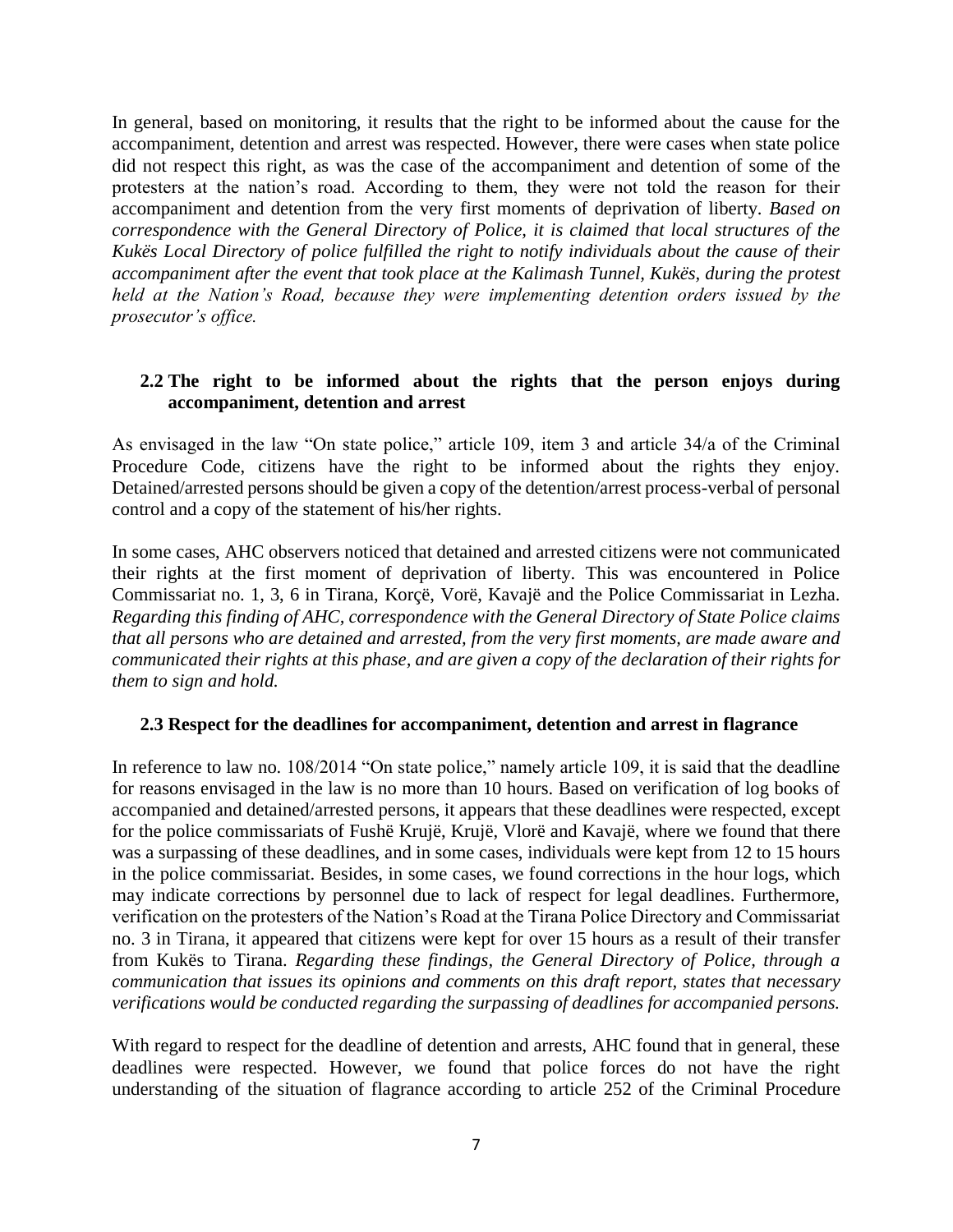Code. Thus, in commissariats such as no. 4 and no. 1 in Tirana, and in the commissariats of Dibra, Fushë Krujë, Krujë and Kavaja, arrest in flagrance was done after the citizen was accompanied to the police premises and not the location where the person was caught by police. Persons were dispatched to commissariats as accompanied persons and, afterwards, when interviewed by judicial police officers, after several hours had gone by since they were deprived of their liberty, they were arrested in flagrance. **Aside from affecting the prolongation of deadlines, this situation also does not match the procedural regulations of flagrant arrests and of the concept envisaged by the Criminal Procedure Code on 'arrest in flagrance.'** *Based on correspondence with the General Directory of Police, it is claimed that the calculated time of detention and arrest also includes the time at which the person is accompanied and remains accompanied in police premises, with the detention or flagrant arrest process-verbal featuring the time of detention/arrest as the actual time when the person was deprived of his/her liberty, which is the time when the person was caught on the street, at home or accompanied.*

#### **2.4 Equipment of persons with the detention/arrest process-verbal**

Articles 34/b. item 2 and 251 of the CPC envisages that the detainee/arrestee should be given and should hold with him/her a copy of the detention/arrest process-verbal.

In the majority of monitored commissariats, it resulted that for persons accompanied by the police officer, a sample process-verbal called "Accompaniment or detention/arrest report form" was filled out. However, we found deficiencies and material errors in the reflection and correction of data in this form, namely in commissariat no. 2 and no. 5 in Tirana and in the commissariats of Kruja and Lezha.

#### **2.5 The right to notify family members**

The right to notify family members of individuals who are detained and arrested in flagrance is envisaged in article 34/b item 1/c of the Criminal PC. During the monitoring, we found that the notification of family members generally took place in the first moments of the detention/arrest by police officers (usually by the information officer); especially when the detained/accompanied individual is a minor, notification is compulsory.

AHC found with concern, and reacted publicly about the failure to notify family members of detained citizen, the late Enea Ftoi, who lost his life while he was in the Korça Commissariat. **The observation of the logbook showed that the family members had not been notified about the event and they were faced with the shocking fact at the judicial hearing where the detention would be assessed and a security measure on him had been requested.**

#### 2.6 **Respect for the right to communicate immediately with the lawyer and to defense during questioning procedures**

The Criminal Procedure Code, in articles 34/a, letter "c" and 34/b letter "a," as well as the law on state police, in item 3 of article 109, envisage that every citizen has a right to communicate immediately with the defense lawyer. During verifications in logbooks for "Meetings with lawyer" as well as based on meetings with detained and arrested persons, AHC observers found that this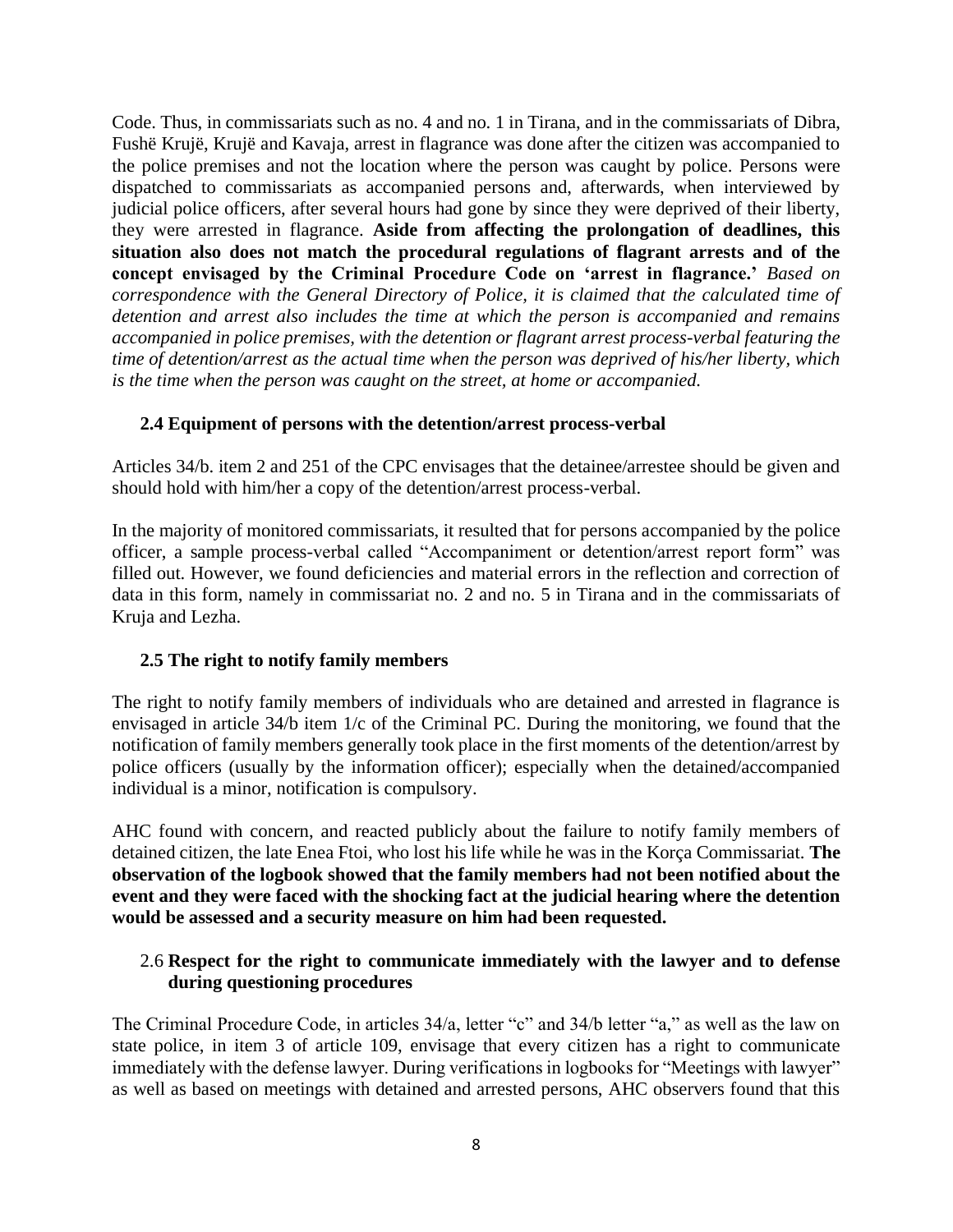right was respected. These persons generally had immediate access to legal aid offered by a lawyer, after they requested a lawyer.

It is worth mentioning that not all police commissariats and stations were equipped with lawyer lists from the Chamber of Advocates in the districts, to assist persons who could not afford to pay a private lawyer. Police officers in the police commissariats of Erseka, Korça and Pogradec were not aware that a lawyer could be provided by authorities for citizens who lacked the financial means to hire a private lawyer.

# **2.7 Right to airing**

The Convention for the Prohibition of Torture, Inhuman and Degrading Treatment of the CoE envisages that detained and arrested persons in police premises should be granted the right to airing. With regard to volumes and inappropriate airing (considered a form of torture), we clarify that not all commissariats have been restructured and, as a result, security premises that do not meet the conditions for full natural airing and lighting, it is necessary to create an opportunity for airing for no less than two hours per day.

It resulted from the monitoring missions that in many cases, police premises lack the appropriate infrastructure for enabling the exercise of this right, such as in commissariats no. 4 and 5 in Tirana, as well as in the Commissariats of Lezha, Elbasan and Shkodra. Airing in these commissariats took place in corridors. *Based on correspondence with the General Directory of Police, it is claimed that detained/arrested persons are kept in reconstructed premises that have been built according to parameters established in the Convention for the Prevention of Torture, Inhuman and Degrading Treatment.*

# **2.8 The right to food**

Decision no. 189, dated 15.03.2017 "On the treatment with food of employees, students and interns in education institutions of state police, as well as of detained and arrested citizens until their situation is clarified," envisages that 3 free meals per day should be provided to convicts and arrestees.

With regard to food supply, a good solution was the use of catering services, which was offered upon contracts with private companies three times a day. In all monitored commissariats, we found that this service was provided by catering, except for the Commissariats of Berat and Saranda, which, located near institutions for the execution of penal decisions, obtained meals from the kitchens of these institutions. Detained/arrested persons generally had positive comments about the quality of food.

# **2.9 Right to health services**

The main rights of citizens sanctioned in the Constitution and in international conventions applicable in the Republic of Albania and in the law on State Police (article 89) includes the right to enjoy equally, the right to medical care and health insurance from the state.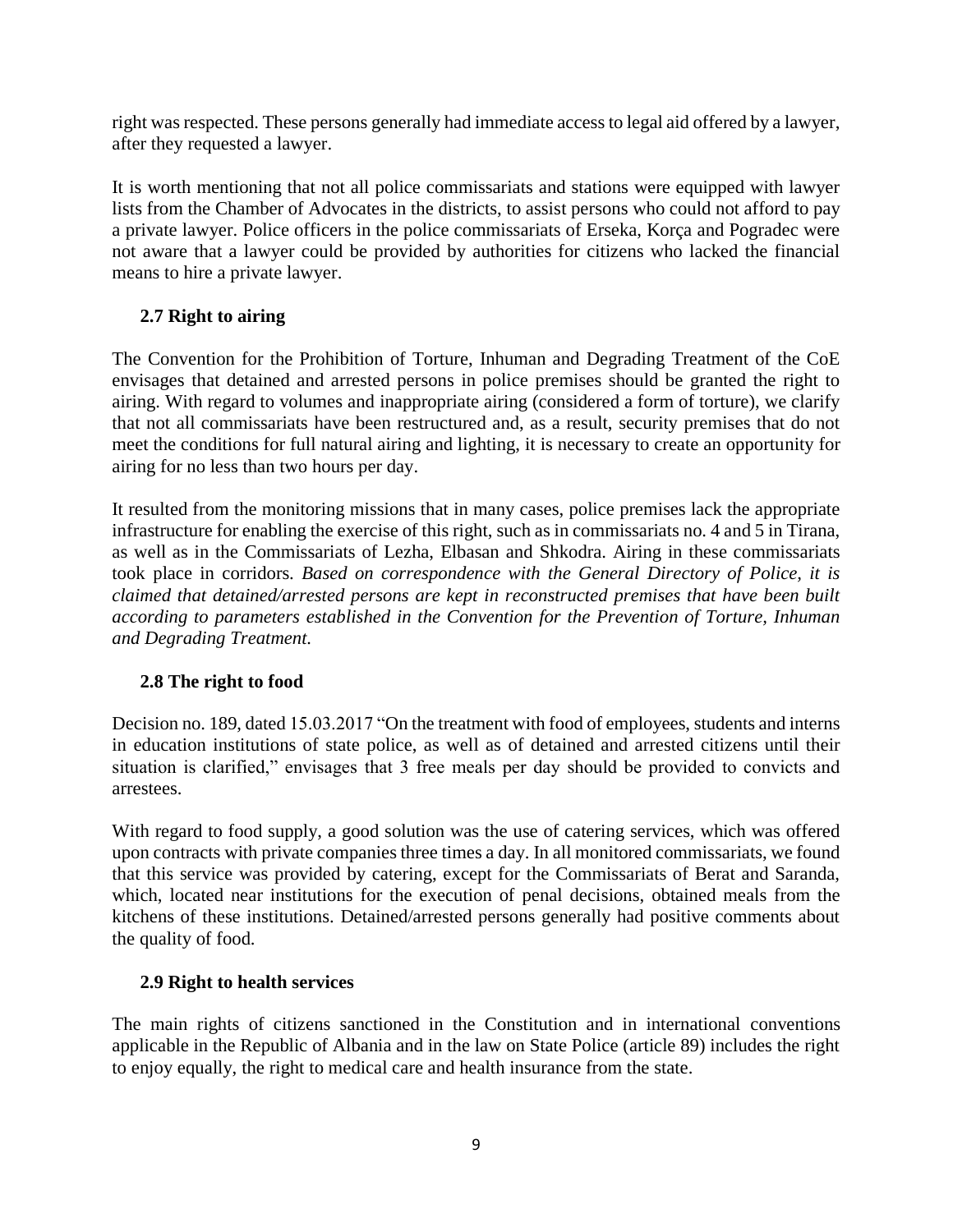In general, the monitoring found that police directories do have medical personnel (doctors and assistant doctors) who cover all subordinate police commissariats with medical services, based on cooperation agreements with civilian hospitals. However, AHC observers found that there was no doctor in the police commissariats no. 2 and no. 6 in Tirana, Fushë-Krujë, Krujë, Elbasan and Librazhd. Medical services for detainees/arrestees in the Elbasan Commissariats was provided by the Elbasan Local Police Directory while for detainees and arrestees in police commissariats no. 2 and no. 6 in Tirana, they were provided by the local police directory. *Regarding this finding by AHC, the General Directory of Police said that the facts are valid and noted that the doctor has been envisaged in the staffing pattern of local police directories and not of police commissariats. With regard to commissariats in Librazhd and Krujë and the police station in Fushë-Krujë, the GDP says these police stations do not hold detainees/arrestees; these persons are transferred immediately after a security measure has been issued to the Durrës police commissariat since the security rooms at the Fushë-Krujë police commissariat have been closed and are not used for that purpose. The GDP says that lack of medical personnel in the staffing patterns of local police directories have to do with the change of functions of medical personnel from mid-level (chief nurse) to specialty doctor and their replacement is yet to take place because the public administration is yet to conclude procedures for the appointment of these employees.*

Deficiencies in the staffing patterns or failure to fill vacancies deprives accompanied, detained and arrested individuals of immediate access to a doctor, which is in contravention of standards of the CPT (Committee for the Prevention of Torture); the CPT has drawn the attention of the Albanian state on the issue. The CPT, in periodic reports on Albania, has recommended that the provision of medical assistance is immediate to identify potential instances of the use of violence.

In addition, because of the lack of a doctor in the commissariat-staffing pattern, we found that in most cases, medical examinations are not regularly highlighted in the medical visit logbook. AHC observers contacted detained and arrested persons who suffer from various diseases that require continued medical attention, such as blood pressure, heart, diabetes, etc. We found this situation in the police commissariats of Korҫë, Vorë and Kavajë.

AHC observers, based on complaints by family members of the late Enea Ftoi, who lost his life during his stay in the Korça Police Commissariat on May 17, 2018, conducted on the same date a monitoring mission in the premises of this commissariat. Based on contact with the chief nurse of the commissariat, the late Ftoi received medication and the nurse himself checked up on him every day, while AHC observers found that relevant logbooks only indicated a medical examination on May 15, at 15:00, only. Medical examinations were not conducted by a doctor due to the lack of such a position in the staffing pattern. Also, AHC observers noticed that on the day the late person had passed away, there was a discrepancy in the service handover logbook and the letter to the Korça judicial district court. The service handover logbook, on May 17, from 6:00 until 7:45 am, it appears that at the time of the shift change, the situation of all detainees and arrestees appeared normal and without problems. Meanwhile, the letter to the Korça judicial district court from this commissariat noted that citizen Enea Ftoi passed away at 7:30 am on May 17, 2018. In addition, the contacted employees were not able to provide information on the conditions and circumstances in which the death of this citizen had taken place.

# **2.10 The right to submit requests and complaints**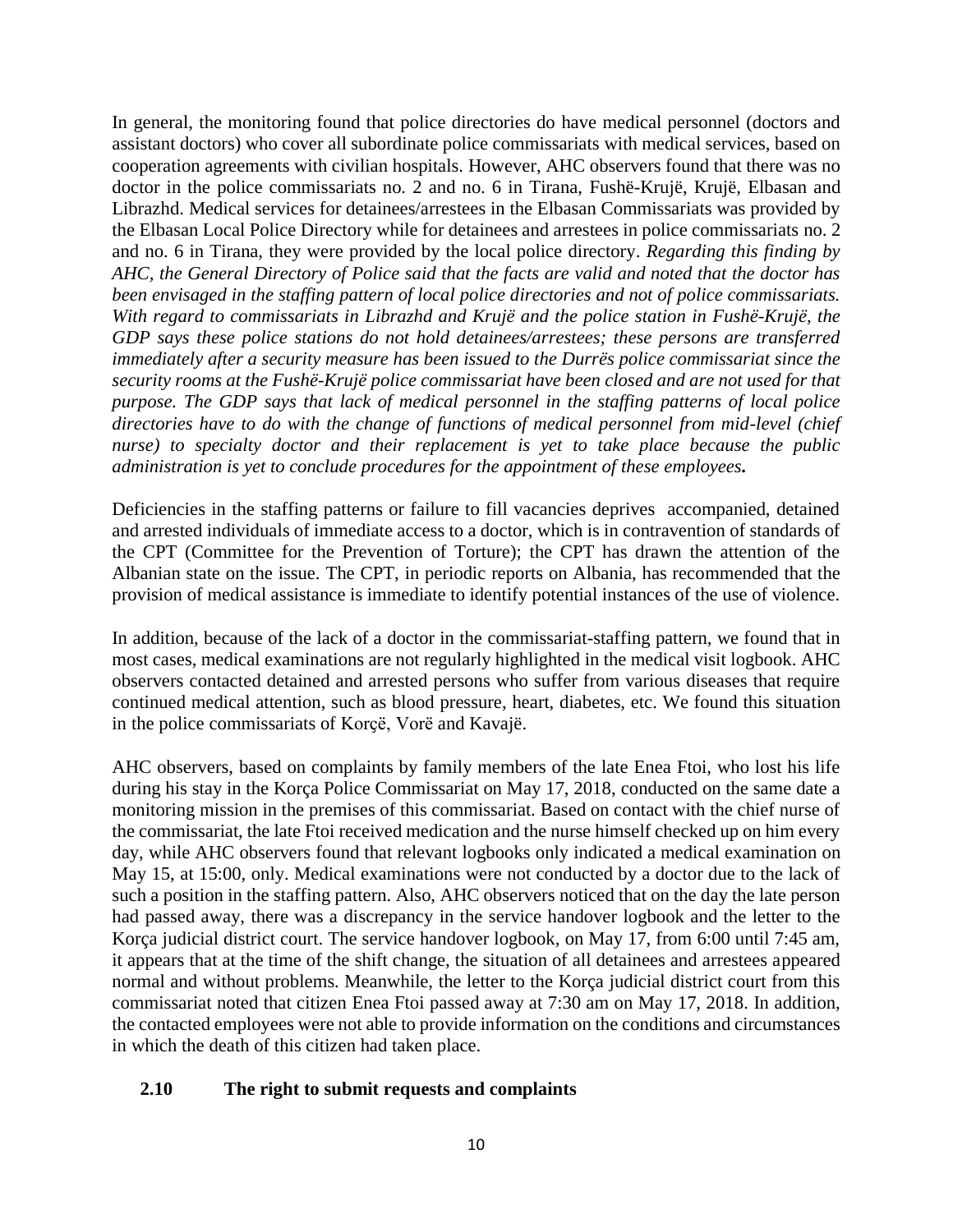Article 115 of the law "On state police" envisages expressly the right to requests and complaints for persons deprived of their liberty in police premises, "**Every individual who is accompanied, detained or arrested in police premises, as any other citizen toward whom police officers carry out actions according to the provisions of this law or who are harmed during the carrying out of these acts, shall have the right to present a verbal or written request/complaint to senior police officials or other state institutions…"**

AHC observers found that the personnel of monitored institutions did not maintain or document regularly the documentation that specifies the nature of request-complaints by these persons. In addition, we found that for the most part of complaint-requests, the manner in which they were addressed and resolved was not noted down. Detained and arrested citizens were not aware adequately about this right and the majority of requests, according to personnel, needed to be presented verbally to personnel in the security rooms.

There was no request-complaint logbook in commissariat no. 6 and the Pogradec police commissariat. We found that the request-complaint logbooks in the police station in Përrenjas, police commissariat in Elbasan, police commissariat in Librazhd, police commissariat in Fushë-Krujë, Krujë, Dibër, Kukës and Sarandë, the request-complaint logbook did not contain any complaints, although the relevant sections therein existed, which brings into question the efficiency of this mechanism. In some cases, the request-complaint logbooks one could see with a plain eye the note *"there are no complaints"* in the same handwriting and not individualized for each person, which raises doubts about the register being filled out formally by police officers. We found that in the Ersekë police commissariat, the logbook for noting and addressing requestcomplaints for individuals deprived of their liberty, though protocolled since 2012, had never been filled out.

# **3. CASES OF THE USE OF VIOLENCE**

At the time of the monitoring missions, AHC observers contacted a small number of accompanied, detained or arrested persons. This is the case because there are not always such individuals in police premises at the time of the monitoring. None of the persons contacted by AHC during the planned monitoring missions had any complaints with regard to violence or maltreatment by state police officers.

However, during the period January-July 2018, AHC received complaints by telephone, letters or other forms from persons deprived of their liberty in pre-trial detention institutions and prisons, who claim that at the time of their accompaniment and stay in police commissariats, violence was used on them. Because such complaints came after a relatively long period from the day of their transfer from the commissariat to the pre-trial detention facility or prison, it was not possible for AHC to verify them.

Some of the reasons that make it difficult to verify claims of violence toward these citizens are as follows: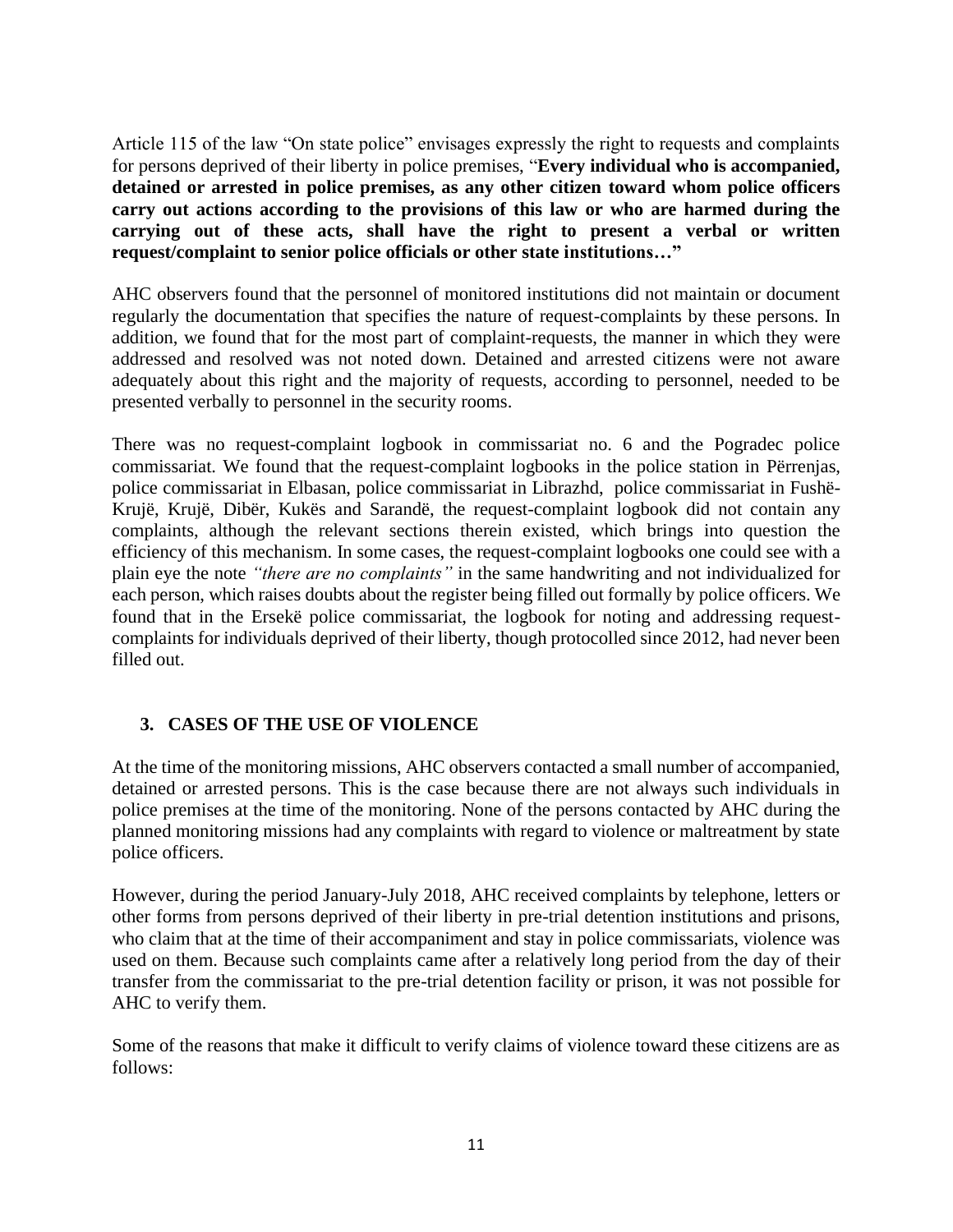- a) failure to conduct medical examination immediately after they are placed in police premises;
- b) failure to maintain regular medical documentation of examinations and visits on these persons during their stay in police custody; or
- c) failure to conduct immediate examination or problems with documentation of medical examination immediately after the transfer of individuals who are remanded to 'arrest in prison' in the prison system;
- d) lack of camera systems throughout the premises of commissariats and the relatively short period of time for which video footage from these cameras is preserved.

Also, one aspect that makes it difficult to verify such claims is the lack of the necessary infrastructure for audio-visual taping of their questioning or of the fact that in some cases, there are claims that violence was used during the transport of these citizens to police premises, as was the case of convict Luan Taipi who claims to have been violated by police forces in a van while being transferred from the arrest spot to the Durrës local police directory.

Based on data published in the media, AHC conducted special monitoring on the case of Egyptian citizen E.F. His family members claimed that physical violence had been used on him, leading to his death in the Korça commissariat facilities. It was not possible to verify the family members' claims because AHC observers did not have access to the expertise documentation. AHC reacted through a public statement also in other cases, such as the claims of use of violence by police toward protesters in the Nation's Road.

Every cases of claims of use of violence requires a full, fast and comprehensive investigation by the prosecution office. Based on correspondence that AHC has had with the internal control service and the prosecution office regarding complaints received from citizens regarding these cases, it appears that the prosecution office decided to drop the criminal cases. Also, we noticed that there is no approach to a full, objective and profound investigation. In fact, for some of the persons who claimed to have been violated, the prosecution office decided to start criminal proceedings against these very persons for "opposing the employee carrying out a state duty or public service." Meanwhile, there was no case in which the internal affairs and complaints service admitted the use of violence. *Based on correspondence with the General Directory of Police, there were claims and requests to provide concrete examples of the use of violence by police personnel. The report does reflect concrete cases.*

# **4. CONDITIONS OF PREMISES IN WHICH ACCOMPANIED, DETAINED AND ARRESTED INDIVIDUALS ARE KEPT**

Monitoring by AHC highlights that in most commissariats, infrastructure conditions do not meet the minimal requirements and standards for respect of the dignity of the accompanied, detained and arrested individuals. As mentioned further, in some of these commissariats the situation was very grave and placed individuals in the conditions of inhuman and degrading treatment.

In some of the commissariats that have been renovated recently, security rooms for one person in fact had more than one detained/arrested persons. We found this situation in commissariats no. 1, 2, 3 and 5 in Tirana. According to standards published by the Committee for the Prevention of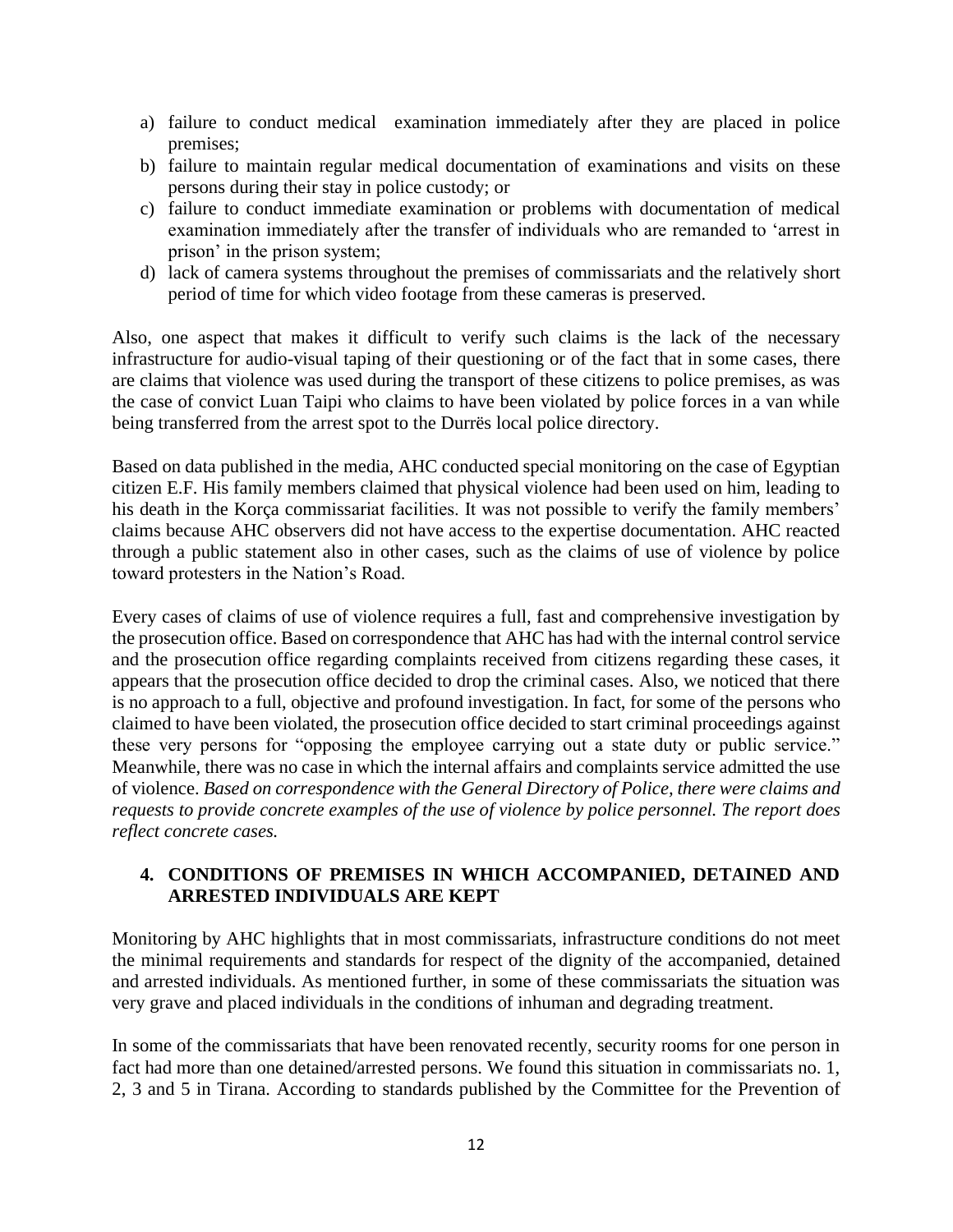Torture, desirable parameters for premises per person in a security room for several hours should be 6 m<sup>2</sup>, at a distance of 2 meters between walls or more, and 2.5 meters between the floor and the ceiling. In many cases, security and accompaniment rooms did not meet the legal standards of space per person. In some commissariats (no. 1, 3, 5, 6 in Tirana), there were rooms of up to  $4m^2$ , where there were 2 mattresses on the floor that were used for detained or arrested persons, thus taking up the entire free space of the room. In the commissariats in Saranda, Fushë Krujë, Malësisë së Madhe, Librazhd, Elbasan, Pogradec, Erseka, commissariat no. 4 and no. 6 in Tirana, lacked special accompaniment rooms. In these commissariats, verification actions with accompanied persons were conducted in the administration offices or the corridor of the security rooms. *Regarding the above, the General Directory of State Police stated that as long as the stay of accompanied persons is up to 10 hours, it is not necessary to have beds for sleeping or resting in these premises.*

The majority of monitored commissariats did not have a special security room for minors, or a room for females as found in the commissariats no. 1 and no. 4 in Tirana, the police commissariat in Malësisë e Madhe, Ersekë, Librazhd, Kruja, Berat, Elbasan, Pogradec and Saranda. In some cases, there was only one room for both categories and in some cases there was no such room at all.

For the most part of monitored institutions, we found that living conditions in accompaniment rooms and security rooms were much worn out and in grave situation. One of the reasons has to do with the fact that the buildings in which commissariats are located are old and not renovated, such as commissariats no. 1, 2, 3, 5, in Tirana, the police commissariat in Ersekë, Shkodra, Malësi e Madhe, Elbasan, Kavajë, Berat, Krujë and Fushë Krujë. Some of the problems encountered regarding these conditions included marked humidity, no maintenance on walls, lack of natural lighting and poor artificial lighting (commissariats no. 3 and 5 in Tirana, Krujë, Lezhë, Sarandë, Dibër, Tepelenë, Gjirokastër, Ersekë, and Malësi e Madhe).

Accompaniment rooms were generally damaged; persons who could be under the influence of alcohol or narcotics were kept there and were placed in these premises due to the threat they posed to public safety and order. Conditions in these rooms left to be desired and the minimal conditions were lacking for staying or lying down for a few hours. Generally, there were metallic stools fixed on the floors.

Also, transportation vehicles of commissariats (Gjirokastër, Tepelenë, Lezhë, Malësi e Madhe, Dibër) are very old and worn-out, which violates the normal conduct of work, particularly in the Ersekë police commissariat where transportation is conducted with animals.

In some of the mentioned institutions, hygiene conditions left to be desired, due the lack of cleaning personnel, a position that was not planned in the staffing pattern. Due to this absence, sanitary services were realized by service officers. There was a lack of detergents, which police officers often bought themselves. Toilets and showers were in miserable conditions, both in terms of hygiene, lighting and worn-out hardware, namely in commissariats no. 1, 2, 4 and 5 in Tirana, Kruja, Tepelena, Dibra and Gjirokastra.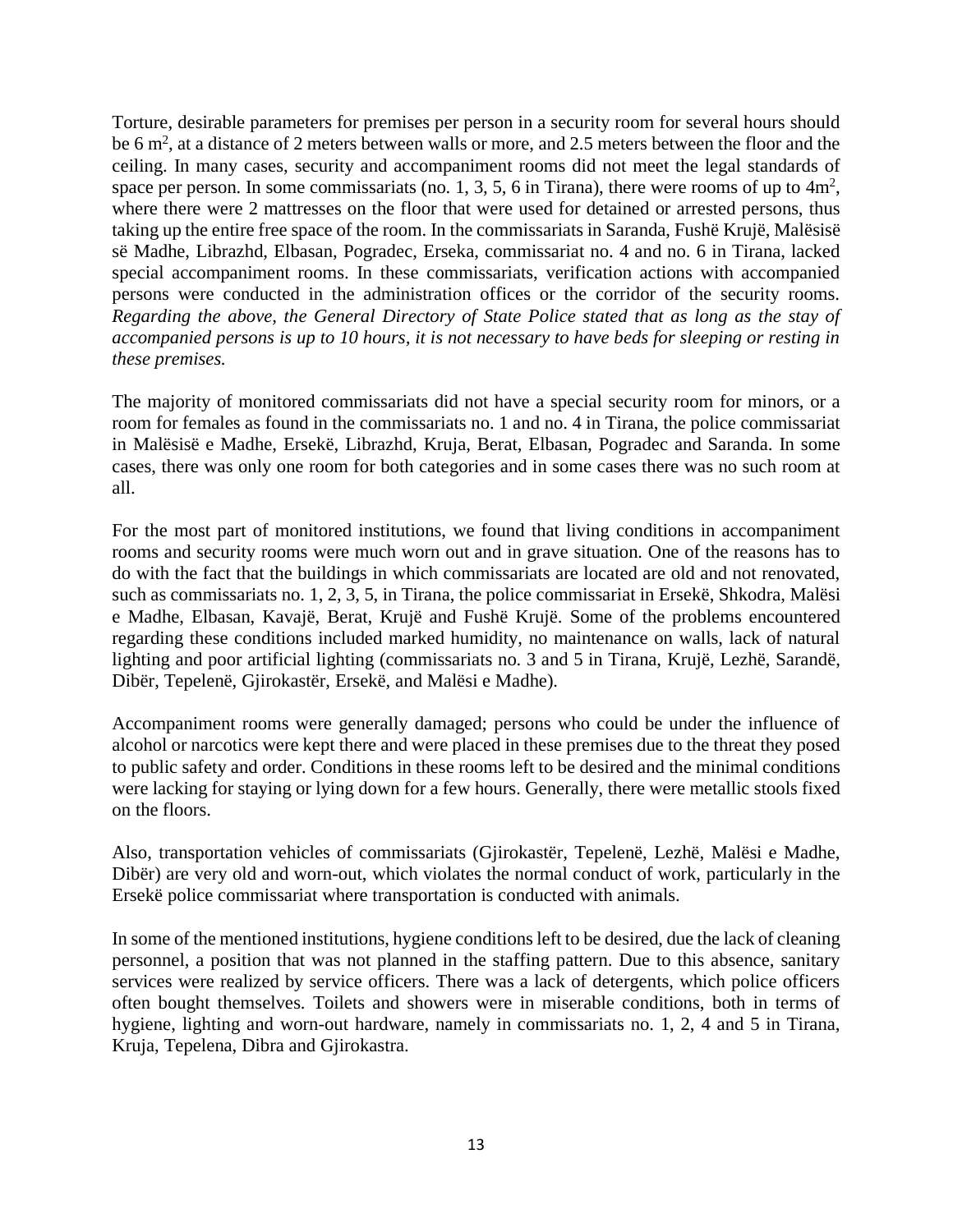#### **5. CRIMINALITY**

The monitoring also focused on the situation of criminality and obtaining information from personnel as well as from individuals as to what category of criminal offenses they had been detained or arrested for by police. Based on information that we collected, the nature of criminal offenses varies from district to district. The most widespread criminal offenses in all districts were those against life and health, domestic violence, against wealth, and the cultivation and sale of narcotic substances.

However, there are also cases when individuals are accompanied, detained or arrested for criminal offenses that pose a low level of social threat, as was the case off some women of the Roma minority, accompanied in Commissariat no. 4 in Tirana. The women had been accompanied because it was suspected that they had illegal electricity connections to their homes. During the monitoring, AHC contacted the minor children of these two citizens who were unaccompanied by adults and had traveled alone from the remote location of their home to the police commissariat.

#### **6. PERSONNEL IN POLICE DIRECTORIES/COMMISSARIATS**

As mentioned earlier in this report, observers noticed deficiencies in medical staff, absences of a psychologist or lawyer, as well as deficiencies in sanitary personnel. *With regard to deficiencies in medical staff or the lack of a lawyer and psychologist, the General Directory of State Police says that by order no. 177, dated 13.03.2018. "On the approval of the structure and staffing pattern of the General Directory of State Police," it has been established that the functions of psychologist, lawyer, medical specialist are separate from one another and shall be appointed depending on the relevant education and profile.*

**With regard to the female – male ratio, AHC finds as positive the increase in the number of female officers in uniform in the personal of monitored institutions. The number of female employees in institutions varied from 2 to 30 female employees, depending also on the overall number of personnel or the size of the Police Commissariat/Directory.** However, it remains disturbing that in some commissariats, the personnel of the institution does not include female employees (commissariats no. 5 in Tirana, Fushë-Krujë, Tepelenë and Gjirokastër). This situation is disturbing with regard to accompaniment, detention or arrest of female individuals, for their physical control and during the time, they are in police premises and their use of toilets. *In this regard, the General Directory of State Police claims that the personnel of these police commissariats and stations include female officers who serve in the general patrols, assistantspecialists for community policing and criminal police structures.*

#### **7. RECOMMENDATIONS**

A. AHC suggests the undertaking of measures to document the taking, address and resolution of all request-complaints by accompanied, detained and arrested persons. Furthermore, we recommend that every police station, commissariat or directory maintain and fill out regularly a request-complaint register.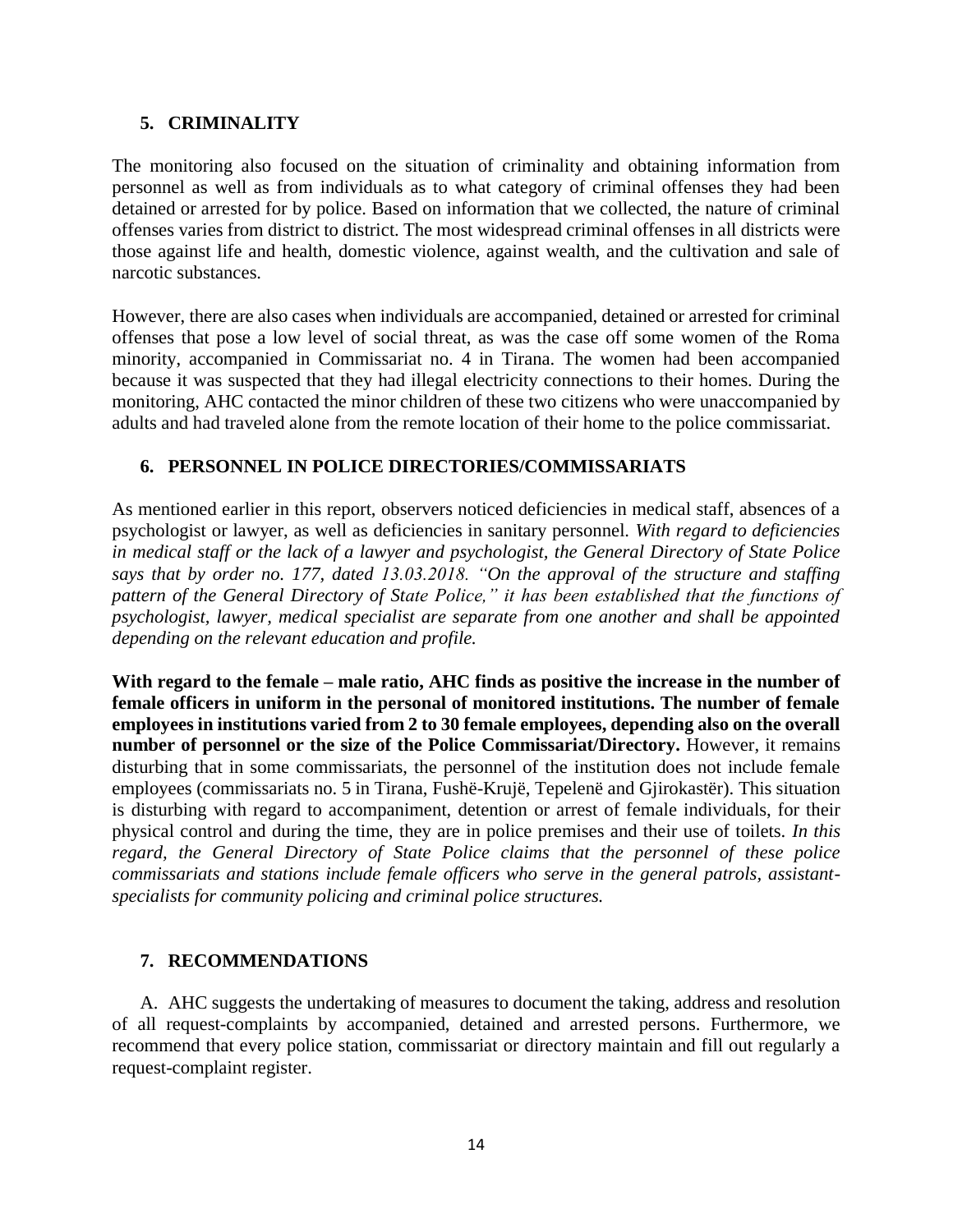B. AHC recommends the review of the staffing patterns of police commissariats in order to create the possibility for adding the positions of a doctor, psychologist and the inclusion of at least one female personnel in each commissariat.

C. AHC recommends that each detained and arrested individual is immediately subjected to medical examination and the results of such examination are documented in the individual's medical card. During the stay of these individuals in commissariats, they should be visited regularly and periodically by medical personnel and these visits should be documented in the medical cards.

D. We recommend to the prosecution office to carry out a full, objective and comprehensive investigation of any instance of claims about use of violence by police forces on accompanied, detained or arrested persons. We also suggest to the internal affairs and complaints service to conduct an objective and impartial investigation of these cases and strengthen sanctions for encountered violations.

E. We recommend to the General Directory of Police to enhance measures for the referral and highlighting of cases of violence on accompanied, detained and arrested persons, looking at the possibility of adding security cameras and their presence in the premises for questioning.

F. AHC suggests that aside from the increase of control and punishment of maltreatment cases continued training of State Police personnel in uniform continue and that training curricula is updated or enriched with cases from the Strasbourg Court jurisprudence.

G. AHC recommends to the General Directory of Prisons to highlight delays in the issuance of orders for the transfer of persons convicted in absentia who remain in police custody for 6-7 days after being caught. We also recommend to the General Directory of State Police better coordination to find an effective solution to address this problem.

H. Regarding the treatment of special groups, such as minors, women, mentally ill persons, those belonging to minorities, the LGBTI community or narcotics users, etc., AHC suggests the training and capacity building of state police personnel in order to sensitize them about the rights that citizens in conflict with the law enjoy, taking into consideration non-discrimination and human treatment in respect of national and international legislation in this area.

I. We suggest to all commissariats to avoid the practice of flagrant arrest of citizens in commissariat premises after they are caught and accompanied in premises outside commissariats, which leads to the prolongation of deadlines and disrespect for the situation of flagrance in accordance with the criminal procedure code.

J. AHC suggests the consideration of the possibility to use partitions for the toilets and showers in the commissariats of Gjirokastra, Lezha, in order to respect as much as possible the privacy of persons during their stay in toilets and so that it is not fully and easily accessible by personnel.